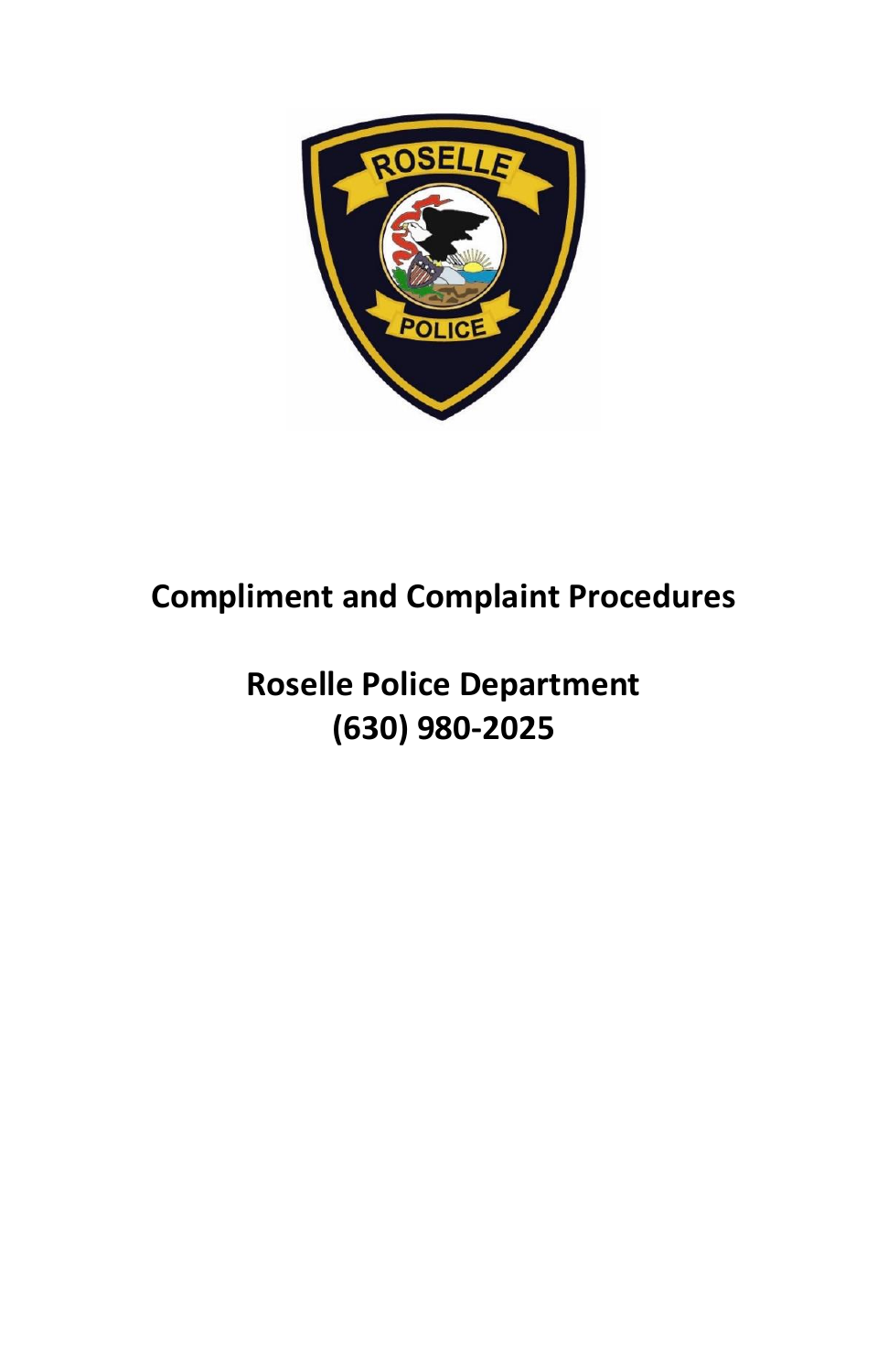The Roselle Police Department is very proud of all the employees who, as a whole, make up our department. This brochure is your avenue to compliment one of our employees or to file a complaint against one of our employees.

## **Compliment an Employee:**

If you wish to compliment the performance of a police department employee, you may do so by filling out the compliment form which is attached to this brochure; you can send a letter, drop a note in the U.S. Mail, call the employee's supervisor at (630)980-2025, or email the department with your compliment. Our email address is:

[rosellepd@roselle.il.us](mailto:rosellepd@roselle.il.us)

All complimentary letters will be directed to the chief of police who will review the letter and will assure your commentary message is delivered to the employee and to his/her supervisor.

# **Complaint Procedure:**

The Roselle Police Department takes all complaints against our employees seriously; we shall accept and investigate all complaints regarding its service and personnel to determine the validity of the complaint. Upon completion of the investigation, the department shall consider any recommended changes to our policy and/or take the appropriate action against the named employee(s), (we must follow the Illinois Peace Officer Bill of Rights Act). All investigations shall be investigated in a timely, fair, impartial, and consistent manner, maintaining the rights of all employees and citizens.

If you have been issued a traffic citation, village ordinance violation, or were arrested, the Roselle Police Department will not accept complaints if you feel those actions were improper; these complaints or grievances should be argued in the appropriate court of law. Although, if the behavior of the employee is in question or you feel they may have violated department policy or procedure, we will accept those complaints and investigate them.

## **How are Complaints Filed?**

Through the year, members of the Roselle Police Department handle a variety of calls and have numerous contacts with the public. In some of those instances, individuals may feel a member of the Roselle Police Department treated them unfairly or were treated unprofessionally. If you feel this occurred, you may contact the Roselle Police Department at (630) 980-2025 and ask to speak with the sergeant or watch commander.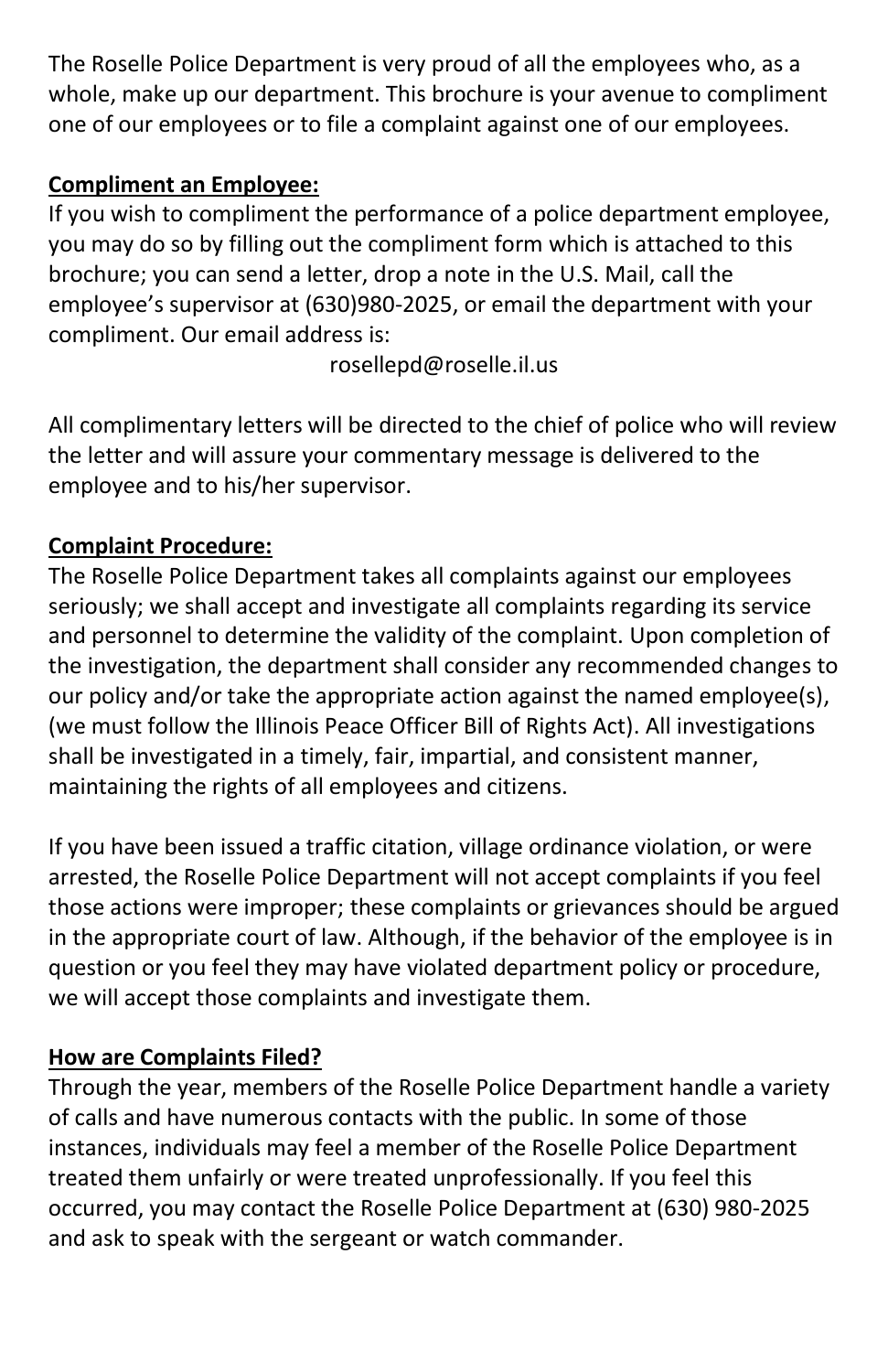The sergeant or watch commander will listen to your complaint and may attempt to resolve the complaint informally over the phone. We have found an explanation of the circumstances surrounding the call is enough to settle many situations. If the sergeant or watch commander is unable to satisfy the caller or, at the recommendation of the sergeant or watch commander, they may request you file a Complaint.

## **What Happens When a Complaint is Filed?**

Once a complaint is filed, it will be forwarded to the chief of police who will then assign it for investigation. The chief of police will generate a letter to you, indicating the investigator assigned to the investigation and an Internal Affairs report number. Generally, an investigation takes no longer than 30 days; however, the investigator may be given an extension if the chief of police agrees it is justified. You will be kept informed of the status of your complaint and the eventual outcome.

If the complaint is found to be true (SUSTAINED), the department member may be disciplined at the discretion of the chief of police, or in the case of a non-sworn member, the village administrator. One or more of the following actions may be taken:

- Counseling Report
- Verbal Reprimand
- Written Reprimand
- Suspension Without Pay
- Recommend to Board of Police and Fire Commission for Termination

If we can be of further assistance, please do not hesitate to contact the Roselle Police Department at 630-980-2025.

> Steve Herron, Chief of Police 103 S. Prospect Street Roselle IL 60172 [rosellepd@roselle.il.us](mailto:RosellePD@Roselle.il.us) - Phone: 630 980-2025

#### **Law Enforcement Code of Ethics**

AS A LAW ENFORCEMENT OFFICER, my fundamental duty is to serve the mankind, to safeguard lives and property; to protect the innocent against deception, the weak against oppression or intimidation and the peaceful against violence or disorder; and to respect the Constitutional rights of all men to liberty, equality, and justice.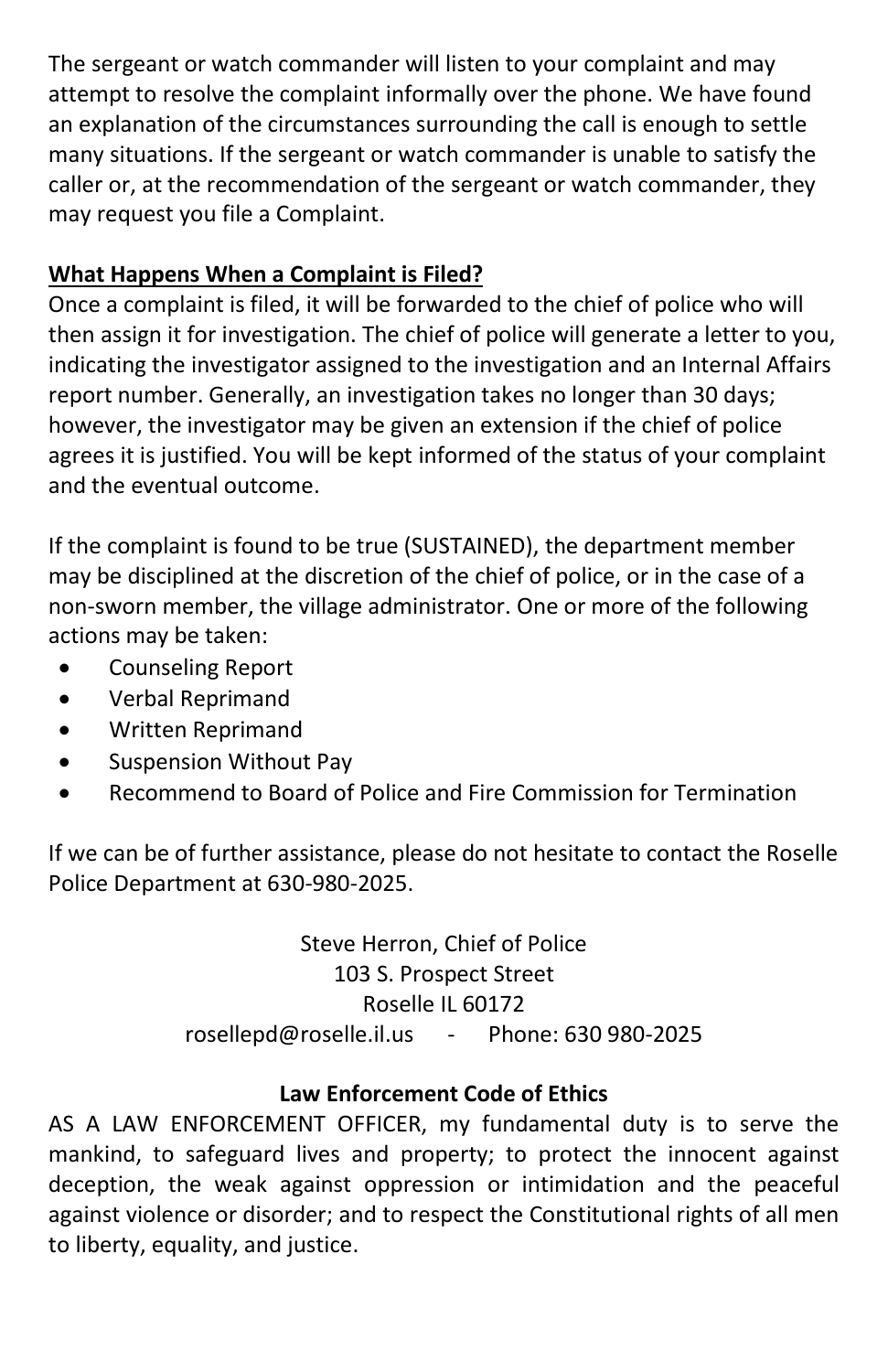I will keep my private life unsullied as an example to all; maintain courageous calm in the faces of danger, scorn or ridicule; develop self-restraint and be constantly mindful of the welfare of others; honest in thought and deed both in my personal and official life.

I SHALL be exemplary in obeying the law of the land and the regulations of my Department. Whatever I see or hear of a confidential nature or that is confided to me in my official capacity, shall be kept ever secret unless revelation is necessary in the performance of my duty.

I SHALL never act officiously or permit personal feelings, prejudices, animosities, or friendships to influence my decisions. With no compromise for crime and with relentless prosecution of criminals, I shall enforce the law courteously and appropriately without unnecessary force or violence and never accepting gratuities.

I RECOGNIZE the badge of my office as a symbol of public faith, and I accept it, as a public trust to be held so long as I am true to the ethics of police service. I shall constantly strive to achieve these objectives and ideals, dedicating myself before God and my chosen profession… law enforcement.

### **Roselle Police Department Mission Statement**

The mission of the Roselle Police department is to work in partnership with the community, to protect human life, safeguard property, respect and preserve the rights of all individuals equally, and endeavor to enhance the quality of life for all the citizens of the Village of Roselle.

## **DEPARTMENT VALUES:**

As members of the Roselle Police Department we practice;

#### **Dedication**

to the community, this Department, and each other;

#### **Respect**

for the community, each other, and ourselves;

#### **Integrity**

and our actions will reflect strict honesty;

#### **Accountability**

and will answer for our actions and inactions;

## **Moral Courage**

and are steadfast in the face of ethical challenges

## **The sum of our values is Honor.**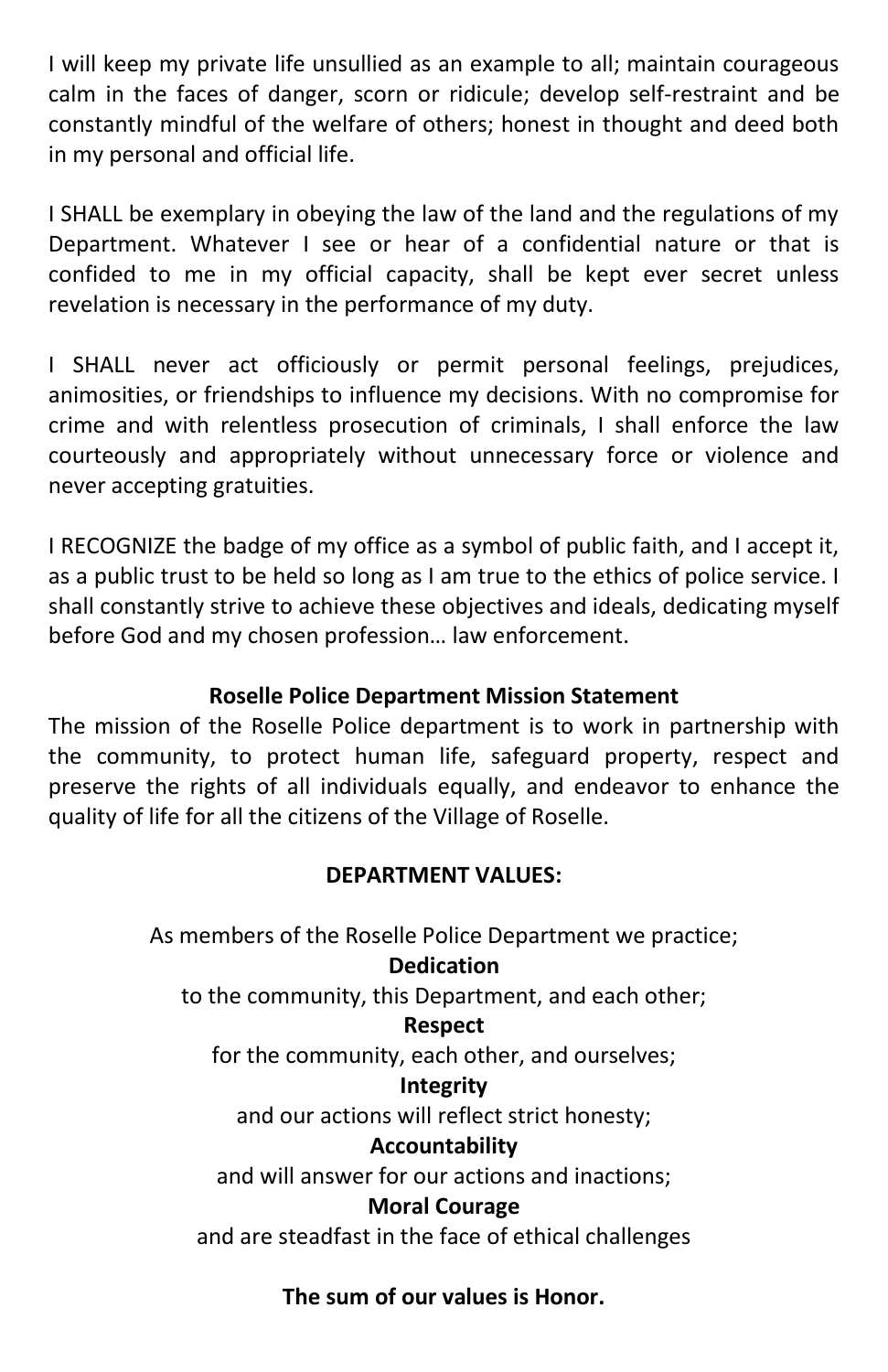

| (Print Name)                                                       | (Address)                        |
|--------------------------------------------------------------------|----------------------------------|
| Roselle Police Department, for a job well done, (described below): |                                  |
|                                                                    |                                  |
|                                                                    |                                  |
|                                                                    |                                  |
|                                                                    |                                  |
|                                                                    |                                  |
|                                                                    |                                  |
|                                                                    |                                  |
|                                                                    |                                  |
|                                                                    | (Add additional pages if needed) |
| Witness Name:                                                      | Witness Phone:                   |
| Witness Address:                                                   |                                  |
| Name                                                               | Date                             |
| Address                                                            | Village/City                     |
| Phone Number                                                       |                                  |
|                                                                    | Page _____ of _____              |